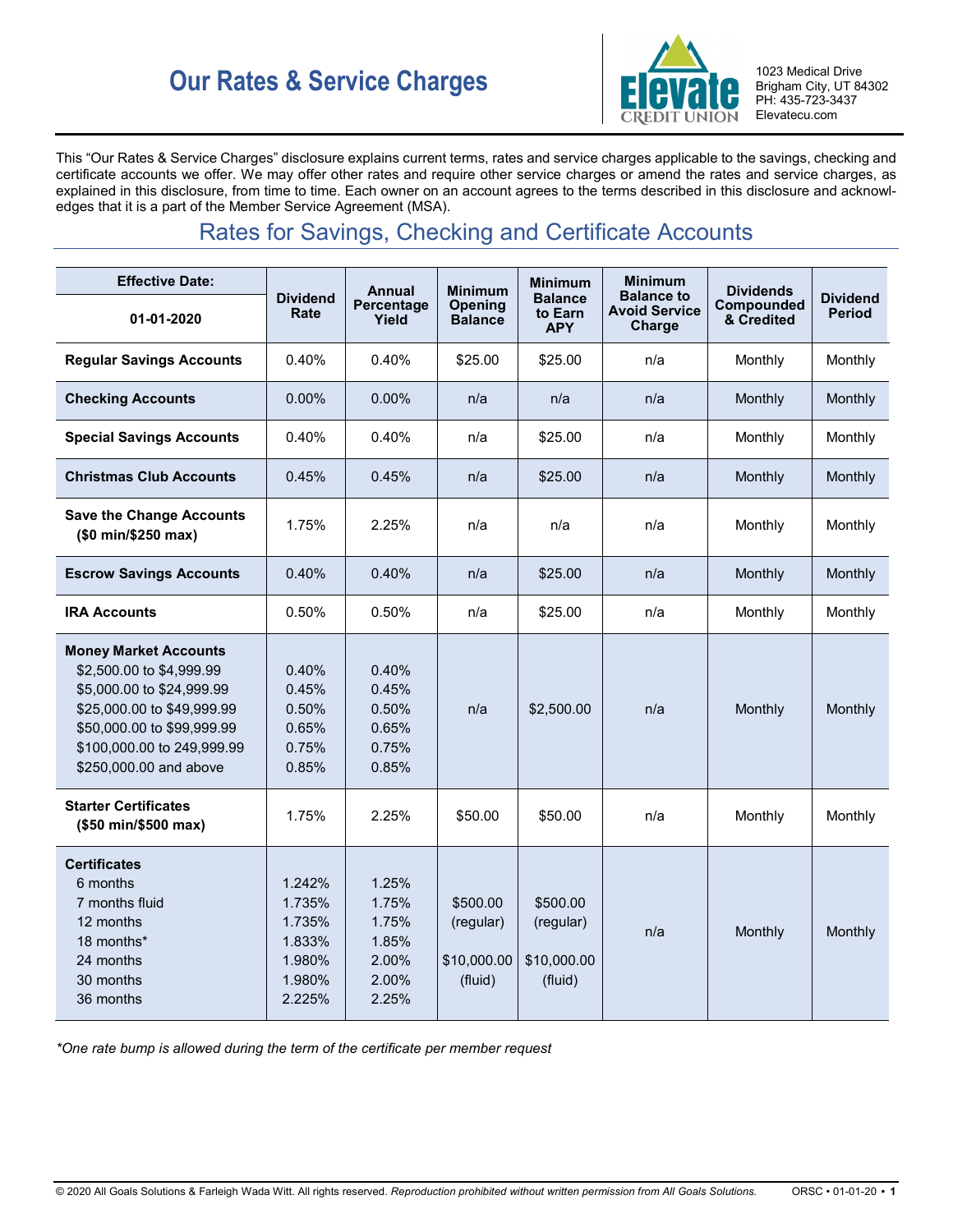# Explanation of Rates & Service Charges

As explained in the MSA, the "Our Rates & Service Charges" disclosure applies to all the accounts we offer. Except as specifically described, the following terms apply to all of the accounts you have with us.

#### **1. Rate Information**

The Dividend Rate and Annual Percentage Yield on the accounts are set forth above. The Dividend Rate and Annual Percentage Yield set forth above are the rates and yields for the last dividend period as set forth above. For all accounts except certificates, the Dividend Rate and Annual Percentage Yield may change monthly as determined by the Board of Directors. Money Market accounts are Tiered Rate Accounts. The Dividend Rate for a particular tier will apply to the entire account balance if the account balance is within the balance range for that tier. For Certificate Accounts, the Dividend Rate and Annual Percentage Yield are fixed and will be in effect for the term of the account. For Certificate accounts, the Annual Percentage Yield is based on an assumption that dividends will remain on deposit until maturity. A withdrawal of dividends will reduce earnings.

#### **2. Nature of Dividends**

Dividends are paid from current income and available earnings after required transfers to reserves at the end of a dividend period.

#### **3. Compounding and Crediting**

Dividends will be compounded and credited as identified above. For dividend bearing accounts, the Dividend Period begins on the first calendar day of the period and ends on the last calendar day of the period.

#### **4. Accrual of Dividends**

Dividends will begin to accrue on noncash deposits (e.g., checks) on the business day you make the deposit to an account you have with us. If you terminate the account before accrued dividends are credited, accrued dividends will not be paid.

#### **5. Balance Information**

The minimum balance required to open each account and earn the stated Annual Percentage Yield is set forth above. If you do not maintain the minimum balance, you will not earn the stated Annual Percentage Yield. For all dividend bearing accounts, dividends are calculated by using the Daily Balance method, which applies a daily periodic rate to the balance in the account each day.

#### **6. Account Limitations**

For all accounts except checking accounts, no more than six (6) preauthorized, automatic, or telephone transfers may be made from these accounts to another account with us or to a third party in any month, and no more than three of these six transfers may be made by check, draft, or debit card to a third party. If you exceed these limitations, the account may be subject to a service charge or be closed.

- For a Christmas Club account, if any withdrawal is made between January 1 and September 30, a \$10 service charge will be assessed.
- For a Save the Change account, upon enrollment debit card purchases will be rounded up to the nearest dollar and the difference will be transferred to the Save the Change account. If there are not sufficient funds available in checking, or if any transaction has overdrawn the checking account, the daily purchases will not be rounded up and there will be no transfer to the Save the Change account. When a Save the Change account reaches a balance of \$250 the funds will be transferred to a Regular Savings account.

### **7. Certificate Account Features**

#### **a. Account Limitations**

After the account is opened, you may not make additional deposits to a Certificate account, except for Starter Certificates and Fluid Certificates. For Starter Certificates, you may make additional deposits. The minimum deposit is \$25.00 each month. When your balance reaches \$500.00, the funds in the account will be transferred to a regular one year Certificate account. If you withdraw funds before the balance reaches \$500.00, a \$10 service charge will be assessed. For Fluid Certificates, you may make one withdrawal per month, as long as the minimum balance requirement is met.

#### **b. Maturity**

The Certificate Account you have with us will mature on the maturity date identified on your Account Receipt or Renewal Notice.

#### **c. Early Withdrawal Penalty**

We may impose a penalty if you withdraw any of the principal of the Certificate Account before the maturity date.

**1) Amount of Penalty.** For certificate terms of 12 months or less, the amount of the early withdrawal penalty is 60 days dividends on the amount withdrawn. For certificate terms of more than 12 months, the amount of the early withdrawal penalty is 180 days dividends calculated on the amount withdrawn.

**2) How the Penalty Works.** The penalty is calculated as a forfeiture of part of the dividends that have been earned at the nominal dividend rate on the account.

**3) Exceptions to Early Withdrawal Penalties.** At our option, we may pay the account before maturity without imposing an early withdrawal penalty under the following circumstances: when an account owner dies or is determined legally incompetent by a court or other body of competent jurisdiction.

#### **d. Renewal Policy**

Certificate Accounts are automatically renewable accounts. Automatically renewable accounts will renew for another term upon maturity. You have a grace period of ten (10) days after maturity in which to withdraw funds in the account without being charged an early withdrawal penalty.

#### **e. Nontransferable/Nonnegotiable**

The account(s) you have with us is/are nontransferable and nonnegotiable. This means that an account and the funds in the account may not be pledged to secure any obligation of an owner, except obligations with the Credit Union.